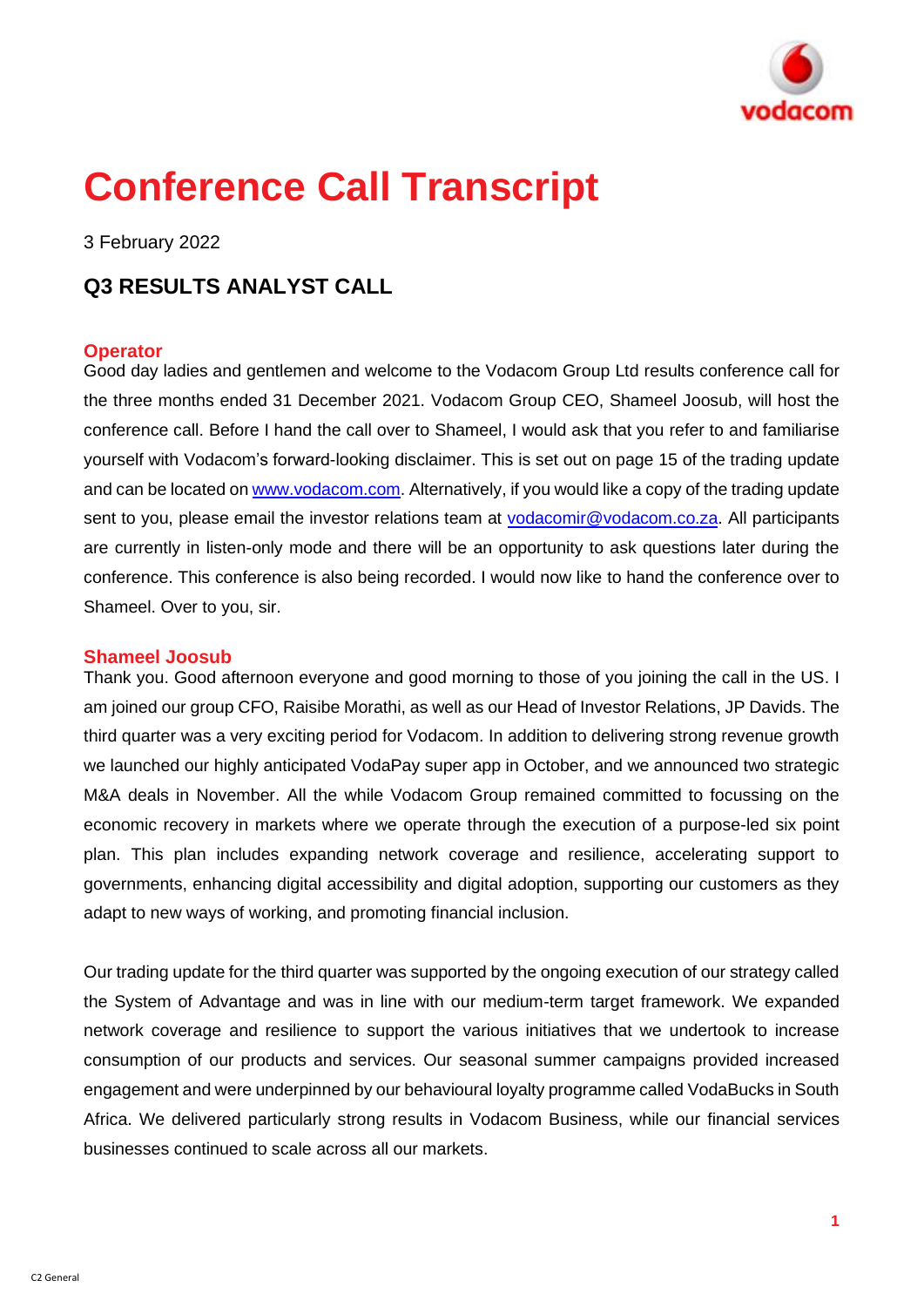

The integration of our digital and financial platforms was clearly evident with the successful launch of our super app, VodaPay, in South Africa. By the end of December we had recorded 1.4 million downloads with over 1 million registered customers. The platform service and merchant offerings are provided through unique mini apps. By the end of the quarter we had 72 merchants and services coming on via mini apps, with many more to be on-boarded in the near term. We believe this app is a game changer as it brings together the best in technology with our investment across the fintech value chain supporting greater digital and financial inclusion. The super app also gives us the ability to aggregate additional shopping mall experience with digital services such as entertainment and our broader fintech services road map including money transfers, lending and savings.

In November we announced two strategic M&A transactions, a 55% shareholding in Vodafone Egypt, and the acquisition of a 30% stake in CIVH as fibre assets with an option to increase our stake to 40%. Our minority shareholders recently voted overwhelmingly in favour of the R41 billion Vodafone Egypt transaction. This approval represents an important milestone in our target to close the transaction in the coming months. However, the timing remains subject to regulatory approvals in Egypt. Pleasingly, Vodafone Egypt sustained its strong growth trajectory in the quarter with revenue up 17.9% in local currency.

In addition to accelerating Vodacom's purpose of connecting people for a better future, what is particularly exciting about the CIVH fibre asset agreement is that this will facilitate an ambitious fibre rollout programme across South Africa. This will assist in narrowing the digital divide by enabling affordable access to connectivity in some of the most vulnerable parts of society and help to bridge South Africa's digital divided. We have submitted regulatory filings in respect to the transaction to the Competition Commission and ICASA respectively, initiating a process to obtain regulatory approval.

Switching then to our quarterly trading update, where the focus is on revenue and key performance indicators. As with prior quarterly results, Safaricom does not report its performance so we will focus only on our consolidated operations. Revenue increased 6.4% to R26.7 billion and we are now annualising well over R100 billion. Service revenue was up 5.3% and underpinned by resilient performance in South Africa with particularly strong growth in Vodacom Business. At a product level we reported strong growth in new services, reflecting our multi-product strategy which we call the System of Advantage. Our new services, which comprise fixed, IT, digital and financial services, continued to scale, making up 17.7% of group service revenue. We target new service revenue contribution to group service of 25% to 30% by FY24.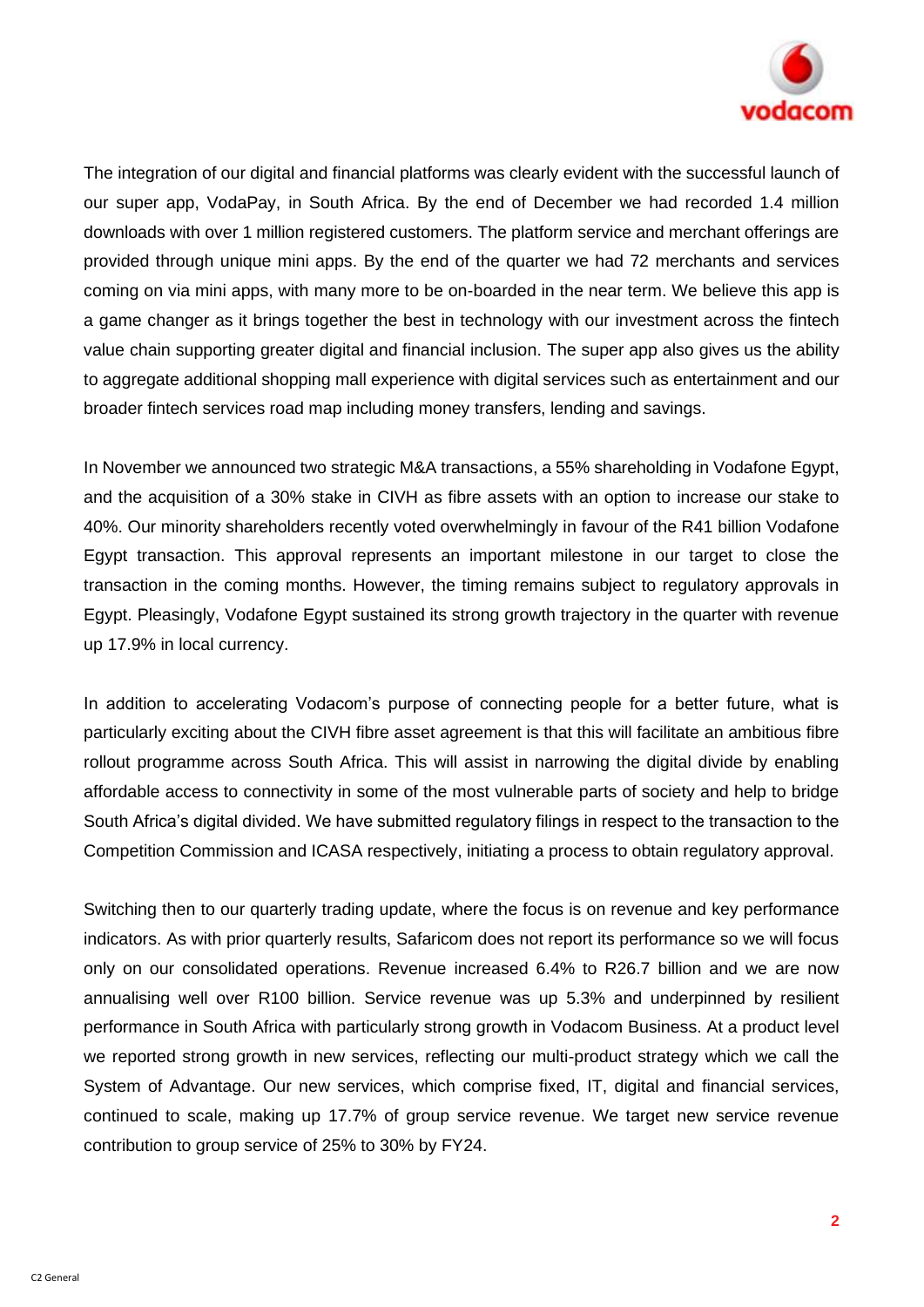

IoT revenue was up an impressive 33.9% while financial services was up 12.5% to R2 billion across the group. Adjusting for the impact of mobile levies in Tanzania, group financial service revenue growth was 24.3%, reflecting the strong underlying fundamentals of this business. For example, transaction value per month across our M-PESA platform including Safaricom increased 16.1% to \$28.2 billion a month, a truly impressive number. In Tanzania our lending product, Songesha, grew 21.3% with the equivalent of R900 million in loans being disbursed during the period. In Mozambique we are already seeing excellent adoption of the Airtime Advance programme from South Africa. This was launched in July.

Shifting focus to South Africa, service revenue grew 4.5% to R15 billion and was supported by continued demand for connectivity, especially within Vodacom Business, strong growth in financial services and increased engagement from a successful summer campaign. New services such as financial services, digital services, fixed and IoT contributed R2.1 billion or 14.1% of South African service revenue. IoT revenue delivered strong growth of 30% and financial services increased 11.8%. Financial service performance was supported by Airtime Advance and our insurance products. We advanced R3.4 billion in airtime during the period amounting to 45.4% of total prepaid recharges. Our insurance revenue increased 11.3% with policies up 14.8% to 2.4 million as we continued to expand our portfolio of products.

Vodacom Business had another excellent quarter with revenue growth up 14%. This growth was driven by mobile contracts which was up 17.3% and supported by our innovative work from home solutions. Growth was also supported by wholesale revenue. The broader contract segment including both business and consumer delivered a strong performance with revenues up 7.6% and we added over 81,000 customers in the period.

Our prepaid segment delivered a resilient performance against a very strong prior year comparative. We added over 263,000 prepaid customers and increased ARPU 1.8% quarter on quarter to R57. In the prior year, ARPU reached R59 as we captured the wallet share opportunity associated with more stringent lockdown restrictions.

Data metrics remain strong. Data traffic accelerated 25.9% supported by work from home and an engaged summer campaign. We added 500,000 customers in the quarter to reach 23.4 million data customers. The number of smart devices on our network increased 11.1% to 25.9 million while the average usage per smart device increased 24.4% to 2.5 GB per customer.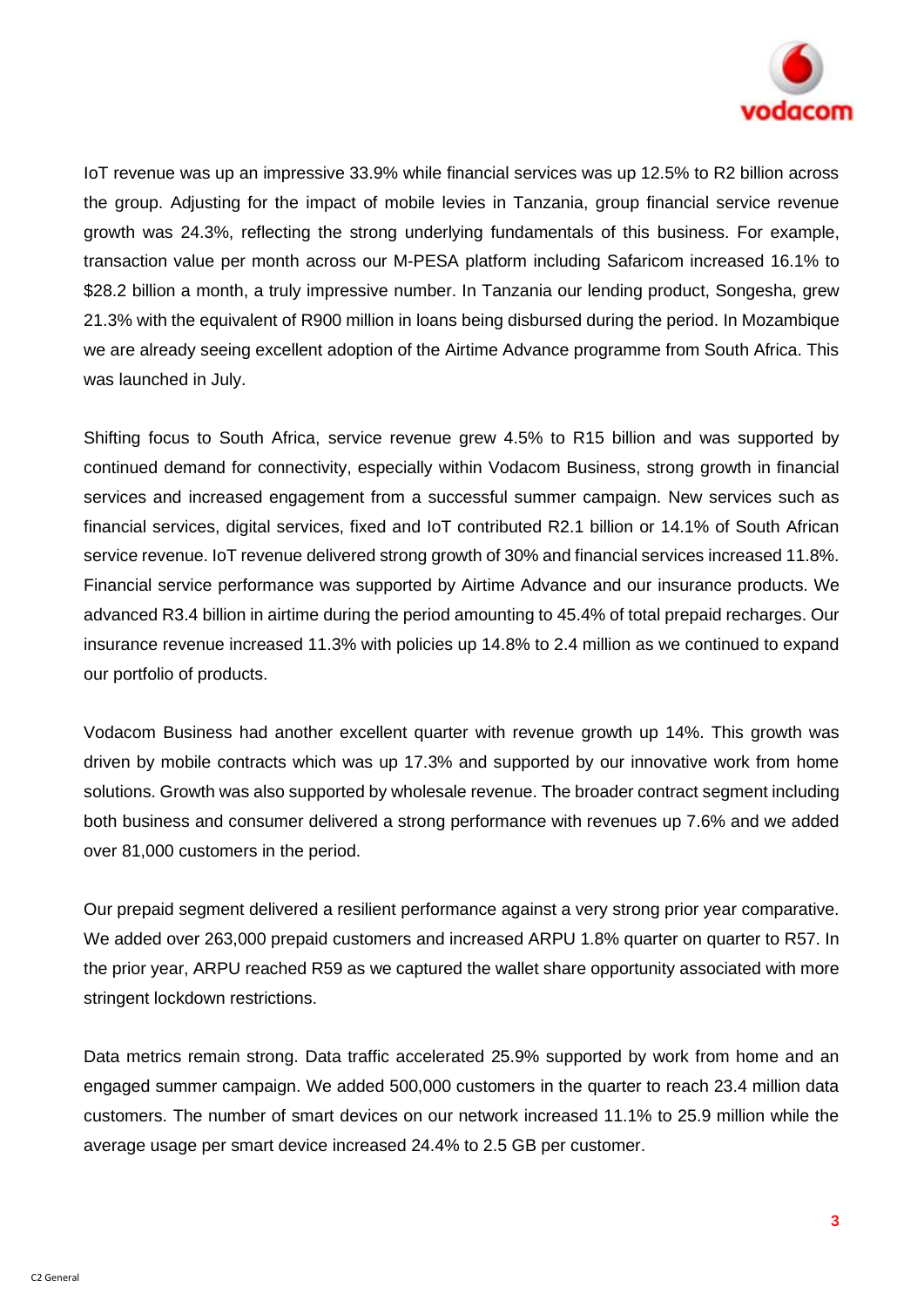

Our international operations reported service revenue growth of 6.7% supported by strong growth in data and M-PESA. Our customer base increased 6.9% to 42.1 million. Data services remained a key driver of growth and was up 21.2%. Growth was supported by data customer additions of 126,000 and incremental usage per customer. Data traffic growth was strong at 34.9%. M-PESA revenue was up 12.9% to R1.3 billion. This was supported by strong growth in the DRC and Mozambique. Mozambique lapped the reintroduction of peer to peer charges in the quarter, but we still delivered local currency growth of 22.4%.

M-PESA momentum in Tanzania continues to be hampered by the mobile money levies introduced during July 2021. The impact of the levies on service revenue was R250 million or 4.4% of international service revenue growth. We are engaging with the Tanzanian authorities to assess the impact of the levies on the industry and the impact on financial inclusion and the wider economy.

On the regulatory front the key focus area remains spectrum in South Africa with the auction scheduled for March. We are working with government, ICASA and the other telcos to unlock the economic tailwind of high demand spectrum. Telkom's concession on its January interdict marks an important milestone in the consultation process and for the auction to proceed in March. In Tanzania we will continue to engage with the authorities regarding the introduction of mobile money transaction levies in the country so as to not interrupt the significant strides made in the last decade in reducing barriers to financial inclusion.

Before we open up for Q&A. I wanted to highlight an upcoming investor event we will host on 23<sup>rd</sup> February. The briefing will encompass a series of presentations and demonstrations covering the group's digital ecosystem strategy including financial services. Please reach out to our investor relations ream if you would like to join the session, whether in person or online, or you have not yet received an invite. So if you haven't received an invite and would like one, please just reach out to us. Raisibe and I are now ready to answer any questions you may have.

## **Operator**

Thank you very much, sir. Ladies and gentlemen, if you wish to ask a question, please press \* and then 1 on your touchtone phone or on the keypad on your screen. You will hear a confirmation tone that you have joined the queue. If you wish to withdraw your question, please press \* and then 2. The first question is from Preshendran Odayar of Nedbank. Please go ahead.

## **Preshendran Odayar**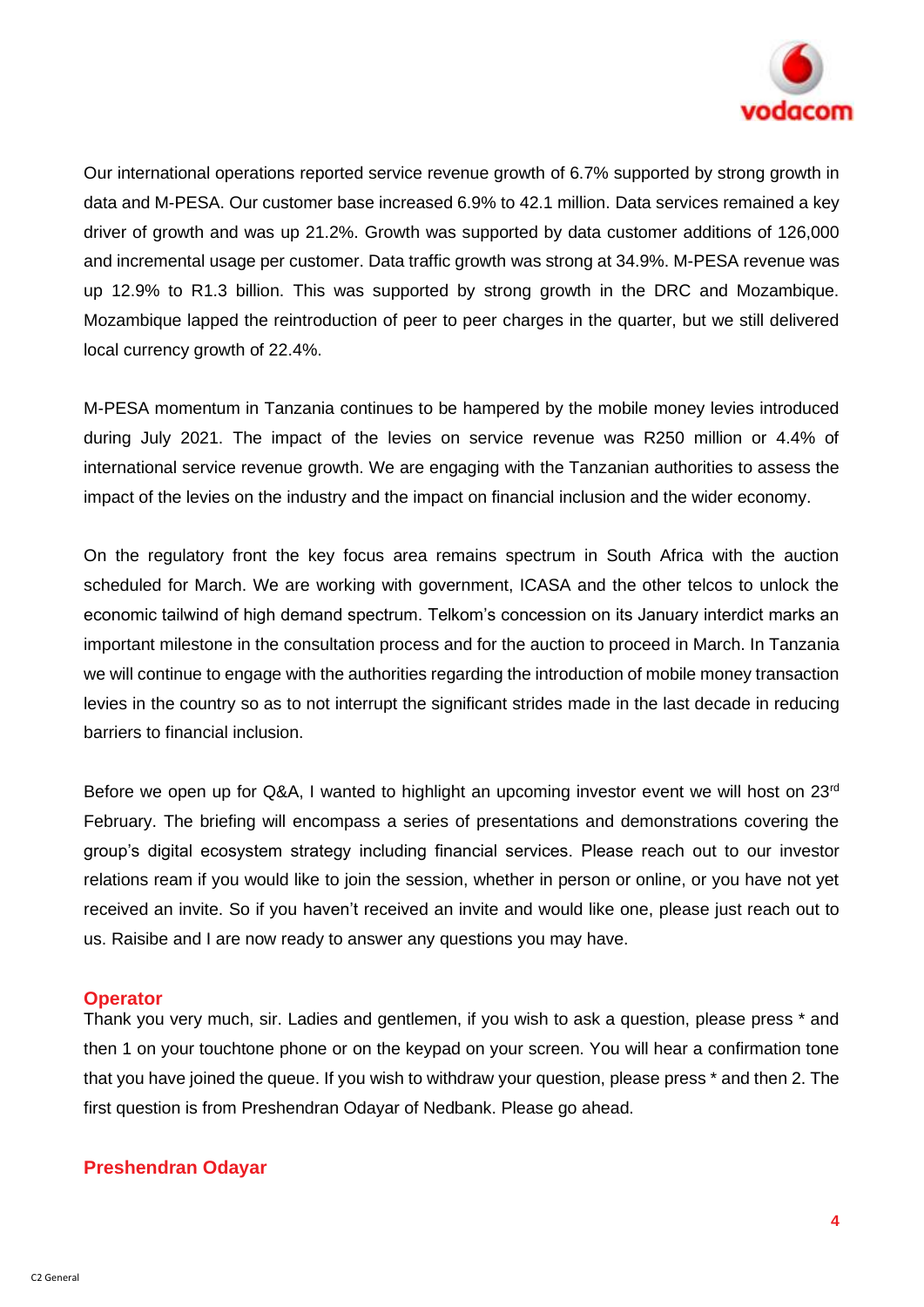

Good afternoon everyone and congratulations on the quarterly update. I've just got two questions. Firstly on your IoT revenue, if I look at it over the last three quarters it seems to be flat at around R300 million per quarter, yet your connections have been increasing each quarter. So can you shed some light on why the revenue is staying fairly flat despite the increase in connections? Then secondly on Airtime Advance, have we reached the steady state level of 45%? I know it was growing nicely above that, and now it seems to have staggered around that level. Just your thoughts on that. Thanks very much. Sorry, that's Airtime Advance.

## **JP Davids**

Preshendran, just to confirm your question on IoT, you're asking the connections are staying broadly flat but revenue going up. Did we hear that correctly?

## **Preshendran Odayar**

Sorry, JP. The other way around. I'm calculating the revenue at R300 million per quarter over the last three quarters, but your connections have increased every quarter from the beginning of the year.

## **JP Davids**

Okay. Perhaps I will reach out offline just to help you with the numbers on IoT. The number itself is growing about 30%. One of the issues impacting reported growth was in the last quarter of the financial year last year. We did a reallocation between IoT and the mobile service revenue line. We don't have to get into the weeds of that now, but that has impacted the reported trends for the year. Adjusted for that reclassification the IoT business is growing around 30%. I'm happy to run through that offline with you. It's a reclassification last year that is impacting the reported trends.

**Preshendran Odayar** No problem. Thanks JP.

## **JP Davids**

Sorry, then do you want to have a crack at your second question again? Apologies.

## **Preshendran Odayar**

No problem. Airtime Advance as a percentage of prepaid recharges seems to have reached a steady state of around 45%. Is that a fair statement or are you targeting something higher?

## **Shameel Joosub**

I think that's fair. It's between 45% and 47%. I think we hit a high of 47%. I think the best part is of course we don't want to get completely carried away with it. I think it will go up because we keep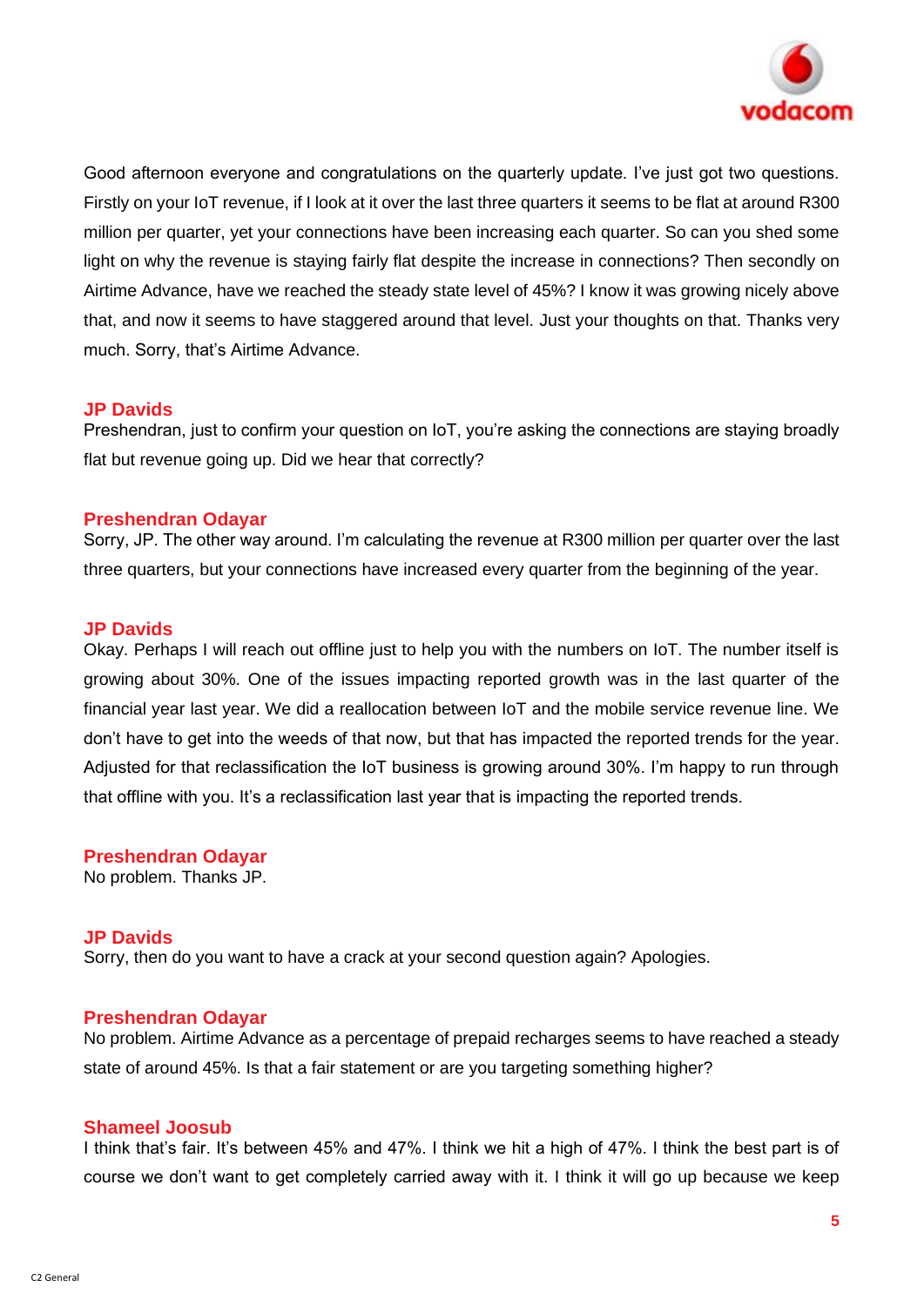

reinventing different new options and those types of things. But I wouldn't pencil in a big growth. I think it more mirrors prepaid growth or slightly higher than the normal prepaid growth going forward.

## **Preshendran Odayar**

Perfect. Thanks.

## **Shameel Joosub**

What we are doing instead is extending the number of services using the same back drop. So remember if we push it too hard, the bad debt goes up. Now what we're doing is we're using the same intelligence to effectively look at extending more credit to the same customers but for other products, which will come through in VodaPay, which is things like [unclear] and the ability to lend and so on.

## **Preshendran Odayar**

Got you. Perfect. Thanks, Shameel. I appreciate it.

## **Operator**

Thank you. The next question is from Cesar Tiron of Bank of America Securities. Please go ahead.

## **Cesar Tiron**

Hi. Good afternoon everyone. Thanks for the call and the opportunity to ask questions. I have three questions if that's okay. The first one would be on the super app. So you've provided some very encouraging metrics on downloads and registered users. Can you please share also any data points that you have on what users spend most of their time on when they are in the app, how they use it etc.? The second question which I had was on the taxation of mobile money in Tanzania. I just wanted to clarify if this will all be in the base in July this year. And also, what is driving in your view the volatility, the back and forth on these changes in taxation? And the third question would be on the disclosure on what you call new type of revenues which you think will contribute 25% to 30% of total revenue. Are you willing to disclose what would be the share of mobile money as a guidance of your revenues by 2024? Thank you so much.

## **Shameel Joosub**

We didn't understand the second question, if you can maybe just repeat that. The line wasn't so clear.

## **Cesar Tiron**

Yes. Sorry about that. I just wanted to understand what is driving in your view the volatility around taxation of mobile money in Tanzania and when will that be completely in the base? Is that in July this year?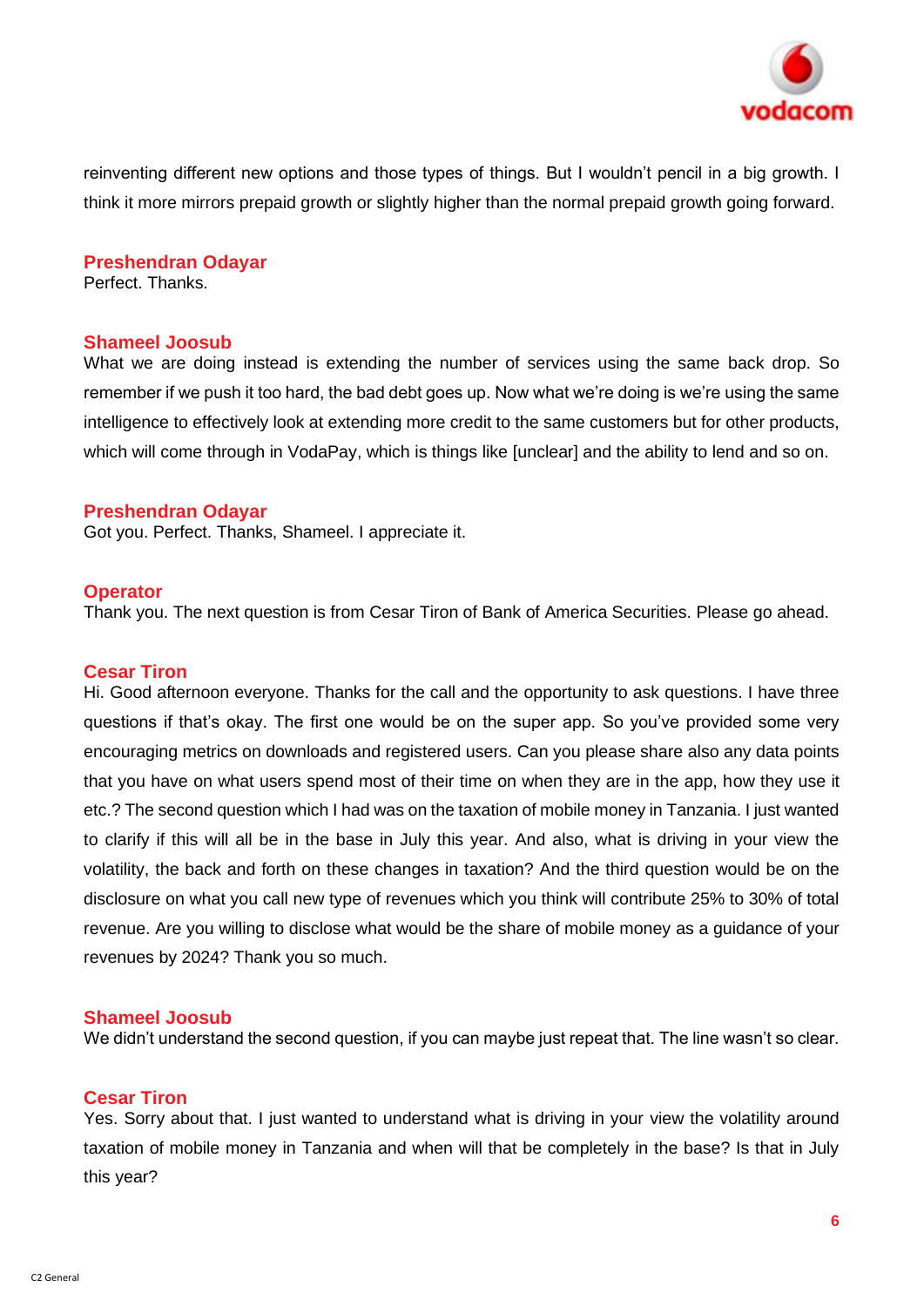

## **Shameel Joosub**

Okay. So let me start off with the super app part. We will giving a lot more colour at the session on the 23rd. We will be giving a lot more colour about some of the activities that we're seeing. But of course just high level what people are coming to do is very varied. You have people buying airtime products of course from the package itself. But also there are 75 different services. There are of course things that are more popular like for instance Makro and Builders Warehouse and some of the big anchor brands and so on. That's one. Our highest spend was about €4,000 or €5,000 on the platform in one transaction. But we will give more colour around that. And then of course on the food side Kentucky is doing really well. There are a number of different products and services that are actually taking off quite nicely. What we will do is give a lot more colour on the 23<sup>rd</sup> and go into a lot more detail there.

On the second question on the volatility of the taxes, essentially what happened is at the time government was a bit short of taxes and went for a very aggressive approach. They admitted as much. They then came back and dropped it after we had discussions with them by 35%. I think there is an acceptance that they would drop it again. The question is when. And they are not being firm on the date of when any further ones will come, and we've been presenting to parliament on the impacts of these types of things. But it will be in the base by July. That's correct. What it has done, in fairness, is probably taken us back two years in terms of where we were in absolute numbers. So it took us back. That was the impact of it. The impact in this quarter has been R250 million. But we are seeing month on month growth. We are seeing the recovery coming through, so that's positive. But fully in the base by July.

#### **Raisibe Morathi**

So, on the new services, of the 18% about 10% is financial services with the balance being fixed and IoT and so on. But it is a question of when each one of those components started and accelerated, so you will note that financial services includes M-PESA and obviously VFS in South Africa. All these businesses are growing. Financial services are growing in the teens, whereas IoT as an example is growing faster than that at roughly about 30%, but certainly financial services is the next big offering after mobile. So the migration into the 30% bucket will probably still take shape, but we do expect that it will correct over time and the mix will change over time.

**Cesar Tiron**

Great. Thank you.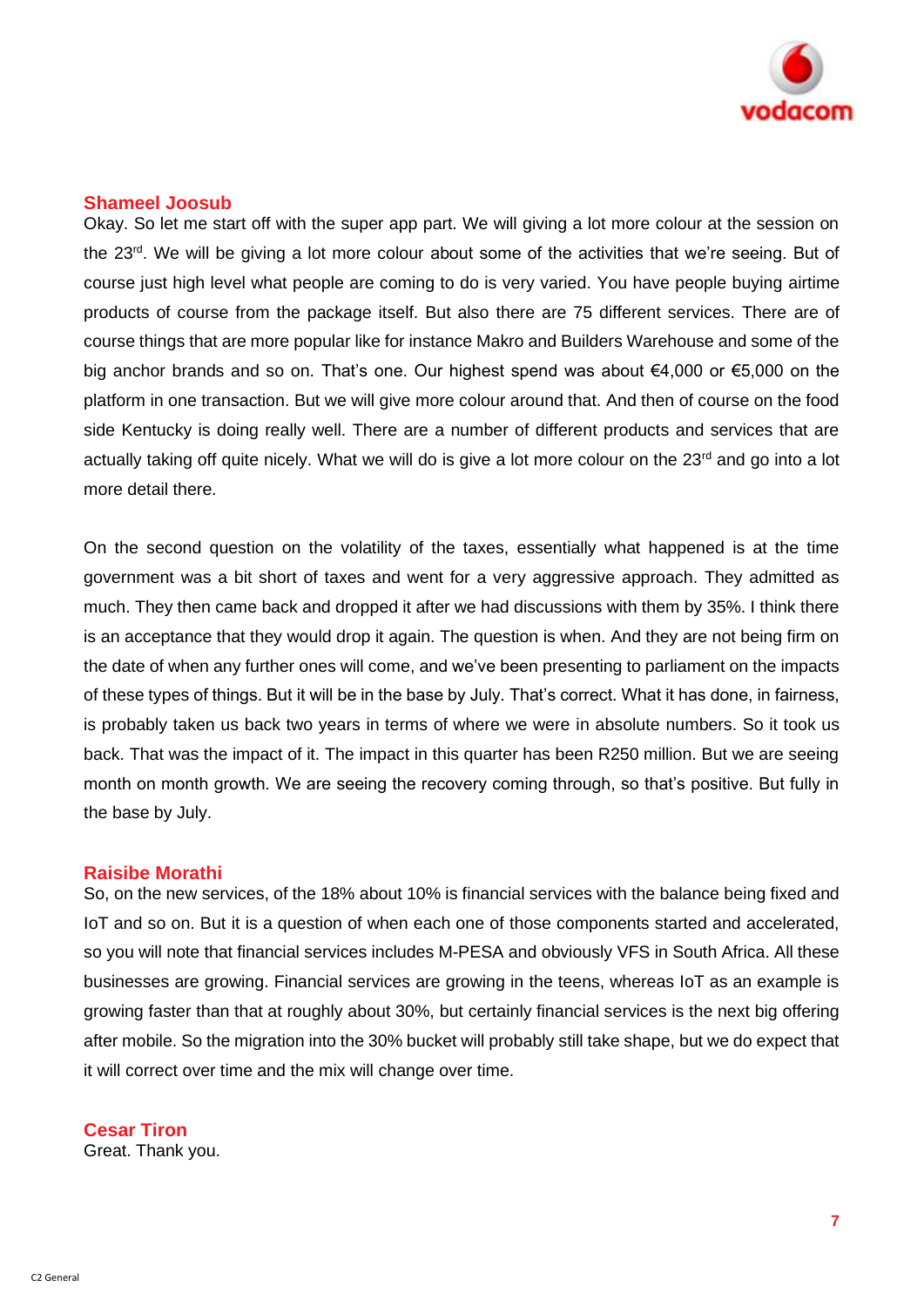

## **Operator**

Thank you. The next question is from Jonathan Kennedy-Good of JP Morgan. Please go ahead.

## **Jonathan Kennedy-Good**

Good afternoon. Thanks for the opportunity to ask questions. If I may ask on your new service revenues, how should we think about the impact on margin going forward? Would those revenues as a group deliver margin accretion over the next two to three years, or how should we think about that? And then secondly, I've noted I think in the UK and parts of Europe there are some operators who are starting to raise pricing given inflationary pressures in those markets. I'm just wondering if Vodacom on the post-paid side has contractual terms which allow it to increase pricing and whether that would be something the group would consider given you've had deflationary pricing for more than a decade I would think.

## **Shameel Joosub**

I'll start with the second one. Yes, we have the ability to increase pricing, and that's always one of the things that we do consider. I think the way we do it would be different. What our modus operandi would be is to start off with our competitiveness in the market, then look at if we increase prices how that would be, and effectively there would be an allocation of value that goes with it. But of course that does result in higher ARPU. So potentially for argument's sake say you were increasing by R10 or 3% or 5%, what you would then do is allocate more data typically or more voice to the customer on that basis. So it would be not just a price with no benefit. We would also enhance the allocation of voice and data within our packages.

## **Jonathan Kennedy-Good**

Thank you.

## **Raisibe Morathi**

So, on the second one you're asking about the margin for the financial services. Just noting that the margin is variable depending on the product that we're offering. And in some products we're really just taking a fee. Like the lending products we're just taking a fee. And obviously on the M-PESA where it is a platform economics, it's all about scale so some of them will be low margin. But overall the financial services businesses contribute a higher margin than the mobile business. And in addition to that there is very low depreciation because they are low in terms of capex requirements. So netnet from an operating profit perspective it's a very strong contributor.

**Jonathan Kennedy-Good** Thank you. That's clear.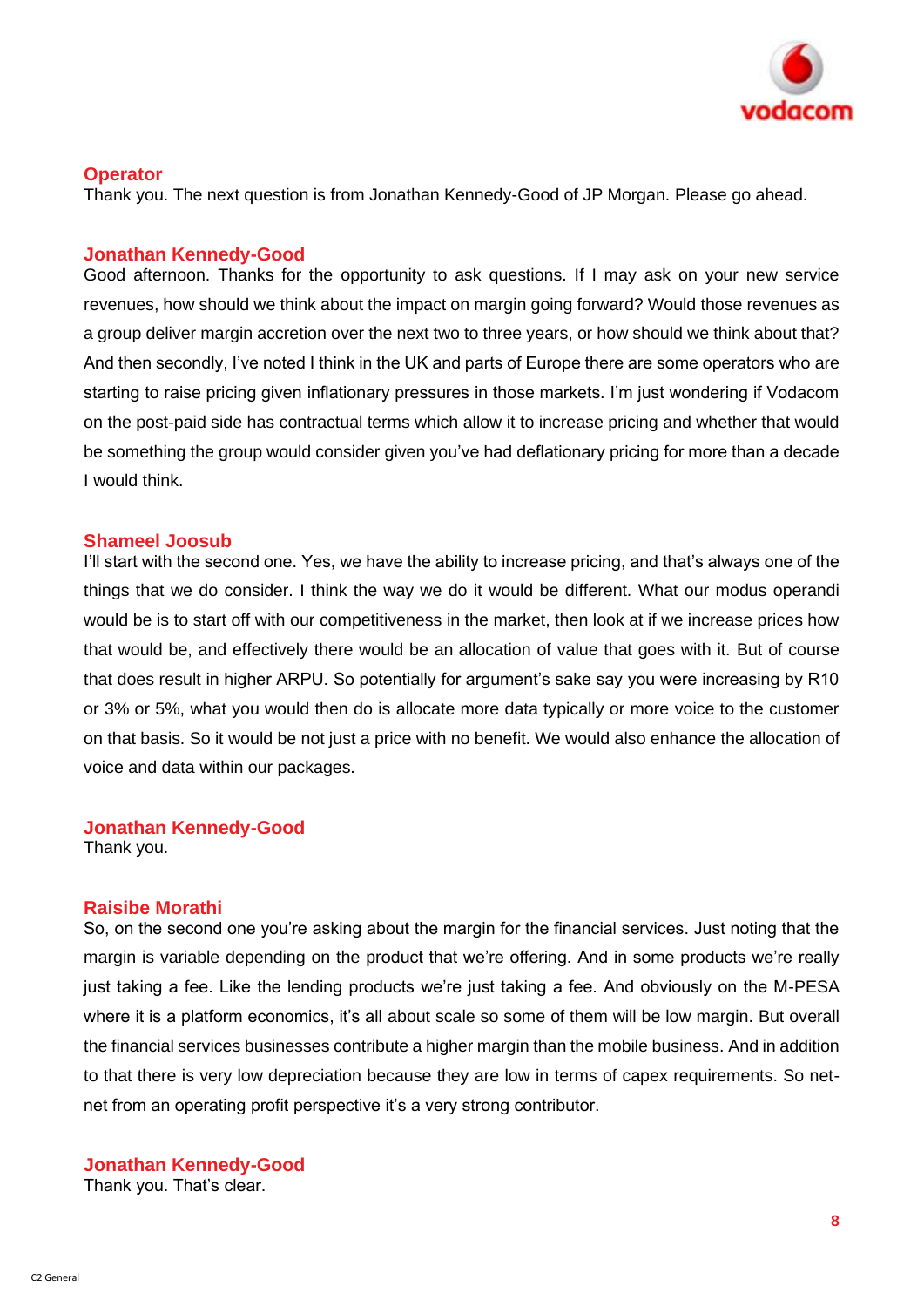

## **Operator**

Thank you. The next question is from Slava Degtyarev of Goldman Sachs. Please go ahead.

## **Slava Degtyarev**

Thank you very much for the call. A couple of questions. Firstly with regards to the spectrum auction if you can elaborate on your expectations from here. What are the next steps if all goes as planned and where you see currently the balance of risks with regards to the auction process? And secondly, any particular areas across the business with regards to the cost inflation pressures that you are most concerned with? Thank you.

## **Shameel Joosub**

Okay. So, on the spectrum auction I would say I think we're closer now than we've ever been before because Telkom has now removed the interdict. The likelihood that the auction would proceed with a couple of caveats – I'll come back to that now – is very good. So in all likelihood where we stand at the moment it looks like the auction will proceed. However, there is still a Telkom case that is hanging. I don't see that case being heard. They of course removed the interdict which allows the auction to proceed. What would then happen is the case would probably only be finalised post auction, which means that Telkom would have to decide post auction based on what they got out of the auction whether it's worth the fight or not.

So for now it looks like the auction will proceed. There is still informal negotiations happening between Telkom and the regulators and government trying to facilitate discussions to try and see if the course case can be removed totally, which will be better. I think the other key development we see as a lot more positive is that the eTV part seems to be in a much better state as well in terms of firstly the digital migration but also – of course eTV will have to speak for themselves – from all accounts it looks like things are getting better.

So for all intents and purposes it looks like we're going to have an auction. Yesterday they announced the bidders. No surprise, only the six bidders, so no new entrants. We're preparing to go to auction and busy with all the auction methodologies and so on. They have appointed a very good auctioneer that has got a good reputation internationally. And they are now looking at creating what they call auction training and so on. Just over a month to go for the auction, so it's looking like all systems go. Ideally of course if the court case can be removed, then there is no overhang.

## **JP Davids**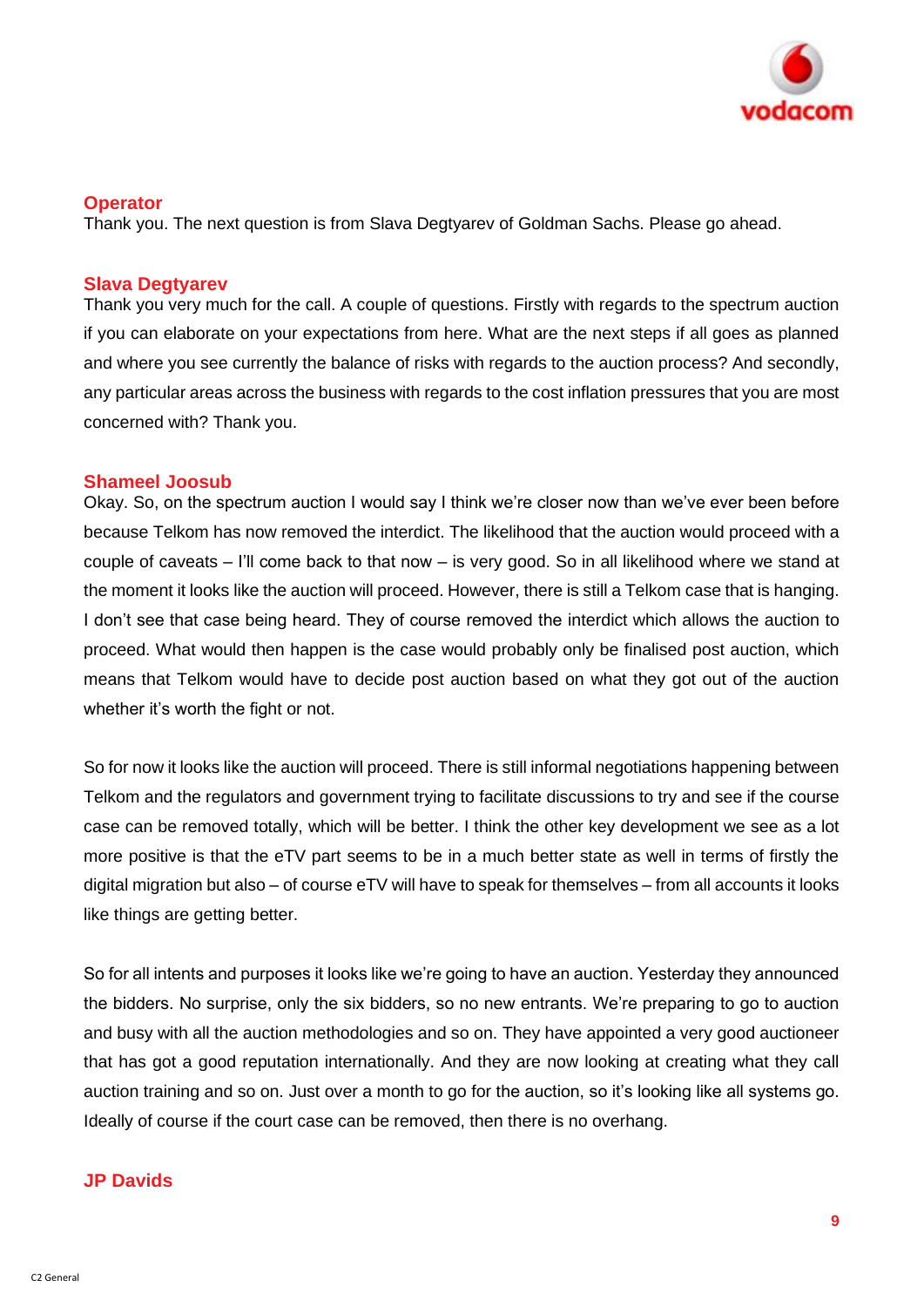

And the question of cost inflation. Where are we, if anywhere, seeing pressure points around cost inflation?

## **Raisibe Morathi**

I guess inflation is beginning to pick up, but we also used the COVID times of digitising to digitise a lot more areas. We're using RPA more. We still have a long pipeline of the different services to make efficient. And for that reason we think that it will help contain part of these inflationary pressures. But of course looking at costs will always be part of our game, so we will continue to focus on that. Every season of business planning we plan to have a positive jaws.

## **Slava Degtyarev**

Okay. Thanks very much.

#### **Operator**

Thank you. The next question is from Madhvendra Singh of HSBC. Please go ahead.

## **Madhvendra Singh**

Hi. Thanks a lot again for the call. Can you hear me? My line was quite disturbed earlier, so I'm just checking.

## **JP Davids**

We've got you, Madi. Thank you. Go for it.

## **Madhvendra Singh**

Thanks. The first question I have is on the prepaid business in South Africa. That seems to be the only lagging segment within your overall business in South Africa. So I'm wondering if you could share any insights there. Is that a declining trend still or do you think the worst is behind us? Should we expect some growth in prepaid back anytime soon? How should I think about the prepaid segment in South Africa? And also related with that is that MOUs seem to be falling overall. Is that this continuation of the voice cannibalisation or is there something else to it? The second question is on the capex plans. It seems like your third quarter was a bit slower on the capex side. So if you could remind about the capex guidance and how I should think about medium-term capex outlook for Vodacom. Thank you.

#### **Shameel Joosub**

Okay. Let me start off with the prepaid one. Effectively I think the underlying measures in prepaid are strong. I think one of the things you have to consider when you're looking at this year's results is that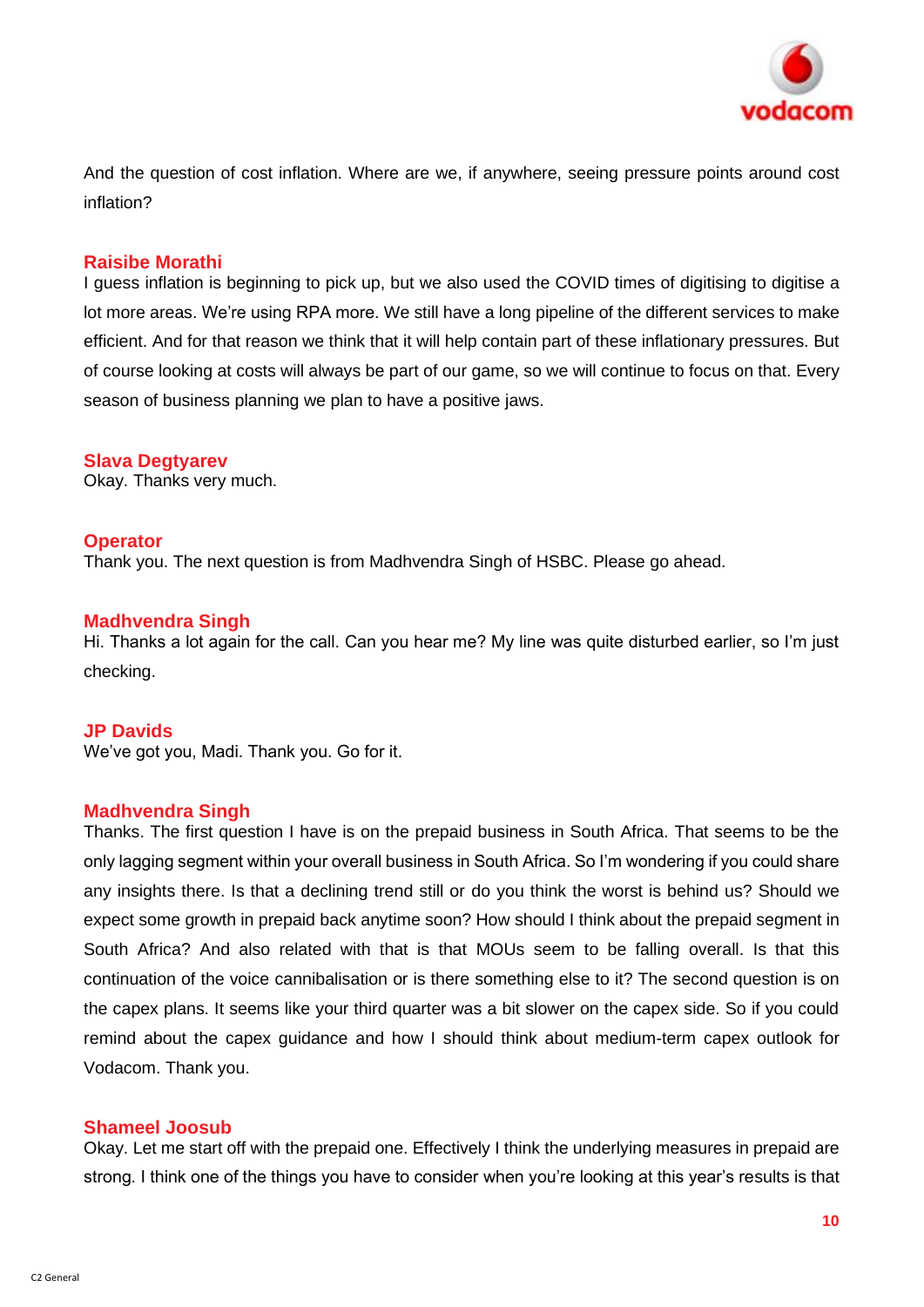

what we did really successfully last year is we captured the opportunities around COVID and the lockdowns and so on. So that did boost revenue. And we were very well prepared for that and we took full advantage of that. Now, that did mean that we took money from other industries, for example alcohol and the alcohol lockdowns and so on. So we did benefit more in those lockdowns, and we benefitted from some of the social grants as well. Simply put, when there were tougher lockdown provisions people were working from home.

But more importantly, they had to stay home and couldn't go out, so they used more data. And so we captured that opportunity, and you would see last year ARPU was stronger at R59. But what I think is encouraging is that once things started to normalise of course the ARPU then came down, which has impacted a lot of the customer revenue compared to last year. Encouragingly for us though you have seen a 1.8% quarter on quarter growth in ARPUs. And I think that is helping and that is showing the right trend. Secondly, I think if you're looking at the net customer additions, that was quite strong. And if you're looking at the total customer base growth you are looking at the customer base continuing to expand. And over last year to this year we've added almost 1.5 million customers year over year. And most of that of course is prepaid. So I would say the underlying parts are quite strong still in prepaid.

## **Raisibe Morathi**

Then on the capex the R2.3 billion that you see in SA is reflective of the shape where we front loaded capex, taking advantage of the exchange rate, but also the earlier you do capex the better opportunities of being able to generate revenue from it. So we do give you a sense of comfort in terms of what we plan to spend for the rest of the year. If you look at where we have spent now, just under R8 billion versus the R10.5 billion that we're guiding, it shows that we will still be around R2.6 billion, which is a similar number that we've seen in the previous quarters. So definitely not slowed down. It's just a question of shape. And on the IB market you see a different picture where capex has grown by 28%. And here we still had some remnants of supply chain disruptions coming from the COVID environment, but definitely spending to continue to improve our network. So the growth in capex altogether we expect to still be within the guided capex intensity of between 13% and 14.5%.

## **Madhvendra Singh**

Okay. And on capex point, a bit more. Especially relative to your biggest competitor in South Africa, MTN, which has significantly upped the investment game in the market, I think there is a good perception about improving network quality and so on. How would you rate your network compared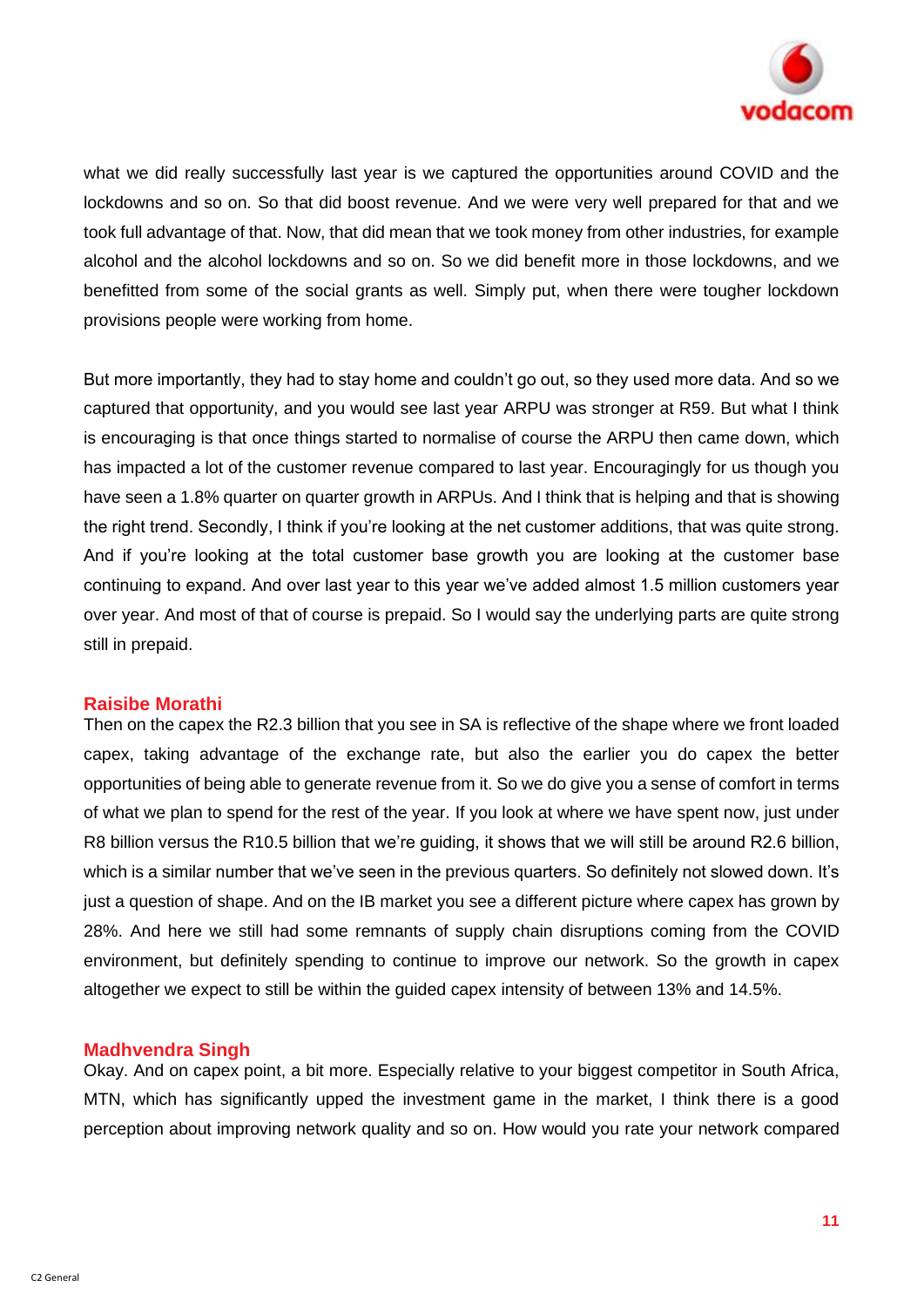

to the gap you had versus MTN previously? Are you looking to regain that gap at all, or are you happy with the gap currently versus MTN?

## **Shameel Joosub**

I think firstly we are outspending MTN for the last two years or so in terms of capex. So I think they have moved down to a level lower. That's the first part. I think the second part is in terms of performance on network I think we've still got a very good customer perception around the network itself. In recent drive tests, just to give you an example, we've beaten MTN on all the voice parts for the country. So I think a very strong performance in terms of voice. And voice to a large degree drives perception because you don't worry about whether you're 1 mbps, but you do remember when you dropped the call and there wasn't coverage. So that part we've put a lot of effort into and made sure we're leading in that respect.

And then of course we're doing the same region by region with MTN. And essentially I would say it depends what you're looking at. If you're looking at reliability, coverage, voice, then Vodacom is definitely leading. If you're looking at data speeds then MTN is in the lead. But to be frank with you, I call that more the ego space of who is faster, who is slower. I think the customer doesn't really care if you're a few megabits faster or slower. What they care about is does the service work. I think that's the bigger focus area for us. I say tongue in cheek because of course I trained some of these people to come back with the same methodology. So they are fighting us at the same game we taught them.

## **Madhvendra Singh**

Great. Thanks a lot, Shameel. Thank you.

## **Operator**

Thank you. The next question is from David Lerche of Sanlam Private Wealth. Please go ahead.

## **David Lerche**

Hi. Good afternoon everyone. Just one question from me. Could you give a little bit of detail on Airtime Advance? Are you charging interest on that? How much more expensive is it for the customer to buy airtime with Advance rather than just buying it straight up? Thank you.

## **Shameel Joosub**

So effectively they buy airtime to repay the advance. So they still go through the process of buying airtime. Of course the most beneficial to us is we get both sides of the transaction because then we save on the commissions as well. What happens is the customer doesn't pay any interest and there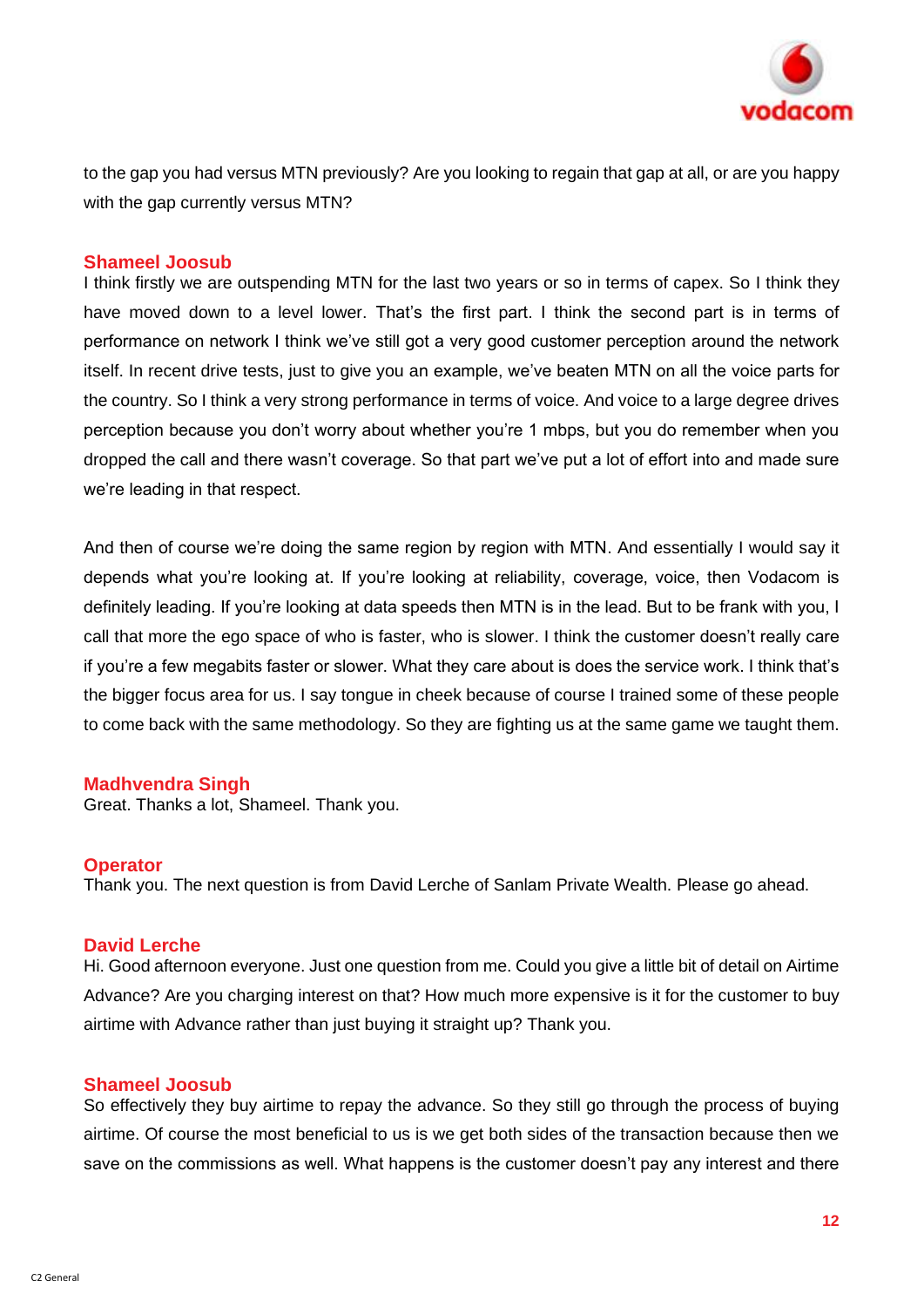

is no recourse. It's no recourse funding. Effectively what it is, it uses behavioural analytics to determine who to give an advance to based on your telco history but also stuff like what time you wake up in the morning as an example. An example would be a customer who wakes up between 04:00 and 06:00 is more creditworthy than a customer who wakes up at 07:00. But the way it's charged is a platform fee of R1. So you only pay R1 for the transaction. But we of course do a lot of advances, so you're extending advances of over R1 billion a month. At any time the average payback period is two days. So your exposure at any time is never more than R40 million to R50 million per month.

## **David Lerche**

Great. Thank you.

## **Operator**

Thank you. The next question then is from Ziyad Joosub of Nedbank. Please go ahead.

## **Ziyad Joosub**

Hi everyone. Thank you very much for the call. Just two questions from my side please. The first question is could you maybe give us an update on roaming revenues, specifically from Cell C and maybe to some extent Telkom? What trends are you seeing there? And the second question is on your fixed service revenue growth. Channel chats indicate that Vodacom continues to take market share in the retail fibre space. I'm just trying to understand why we've seen what seems to be a slight deceleration in fixed line revenue growth. Thank you.

## **JP Davids**

Thanks for the questions. Just on the roaming side of things quite a similar profile to what we've seen over the last couple of quarters in terms of the impact of wholesale including Cell C etc. On the growth profile, it added about a percentage point of growth in the quarter. Just as a reminder that we will lap that in the fourth quarter. So we started seeing the benefit of that Cell C contract coming in in the fourth quarter of 2021, so the anniversary is coming up there. To answer your question, it has been supportive in the third quarter, adding about a percentage point growth to the South African performance.

Then on the fixed line side you've correctly called out that there has been a bit of a deceleration. That's not within the core fibre business. As you said, from a wholesale perspective at the moment things are going nicely and we are taking market share on the ISP side in particular. The drag is actually within our cloud and hosting business which forms part of fixed. That's a bit of an unfortunate